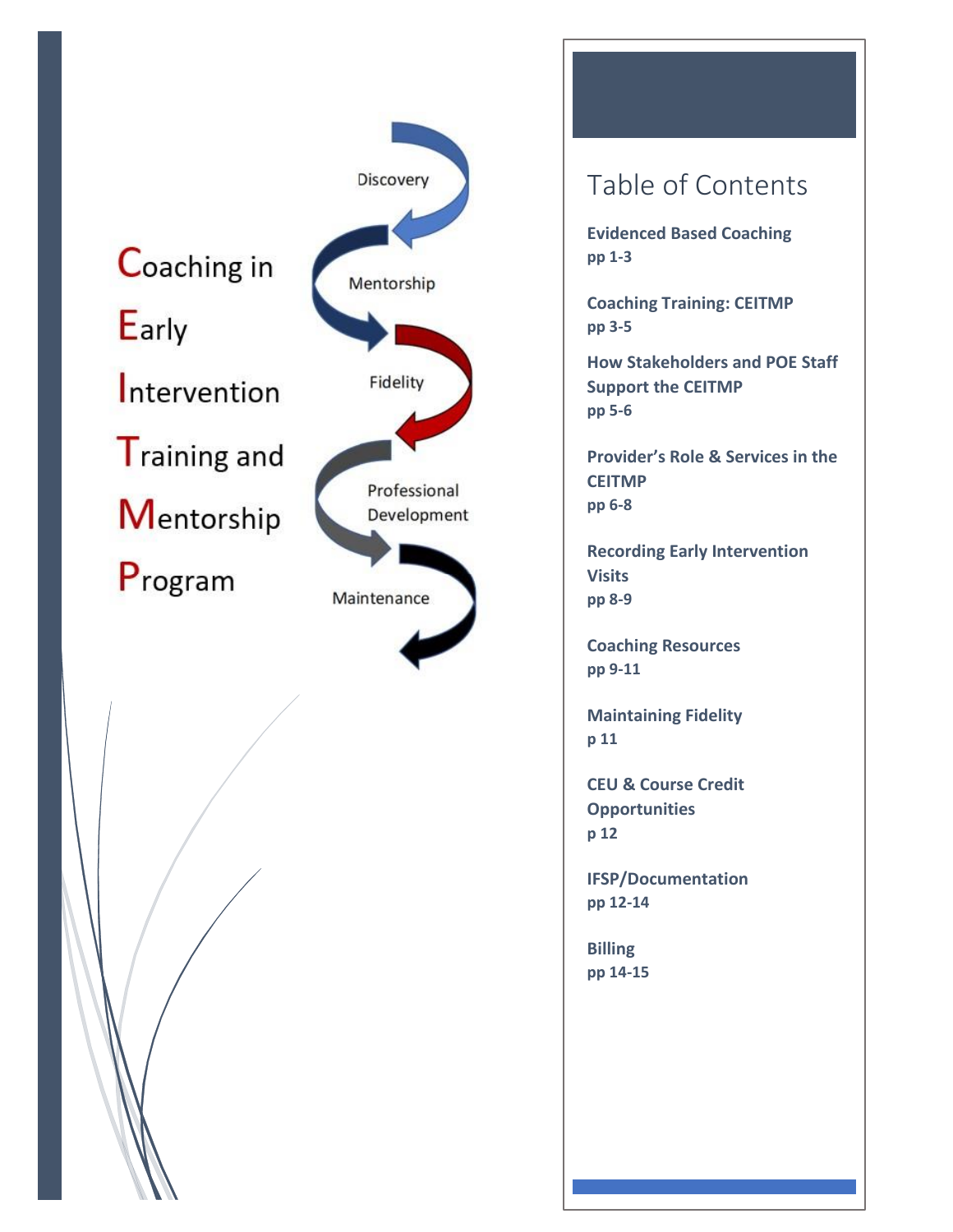#### **EVIDENCED BASED COACHING**

#### **1. What is coaching in early intervention?**

The Early Childhood Coaching Handbook (Rush and Shelden, 2019) defines coaching as "an adult learning strategy in which the coach promotes the learner's ability to reflect on his or her actions as a means to determine the effectiveness of an action or practice and develop a plan for refinement and use of the action in immediate and future situations".

Coaching in early intervention, then, involves early intervention providers partnering with families and other caregivers to promote learning and development with their child. Coaching includes five research-based practice characteristics: joint planning, observation, action/practice, reflection, and feedback. Coaching is a complex process that requires training, practice, and ongoing reflection. It focuses on building the capacity of caregivers to handle current situations, while also building problem-solving skills to address future events. Early intervention coaches support families in identifying their priorities, coming up with their own ideas and practicing them. Coaching can be used with all families.

#### **2. Why are we training in early intervention?**

The Office of Special Education Programs (OSEP's) new accountability system, Results Driven Accountability, requires states to have plans to improve developmental and educational results as well as functional outcomes for young children and students with disabilities. Kentucky's Early Intervention System's (KEIS) current State Systemic Improvement Plan (SSIP) focuses on family outcomes and includes goals targeting the skills of both the Point of Entry (POE) staff and providers who conduct early intervention services. The POE activities aim to strengthen the use and fidelity of the Routines Based Interview (RBI). For providers, the SSIP stakeholder group chose to focus on four evidence-based practices (EBPs): coaching as a parentmediated intervention, routines-based interventions, natural environments, and strength-based coaching. The Coaching in Early Intervention Training and Mentorship Program (CEITMP) is designed to provide the foundational knowledge and supports to implement these EBPs.

The CEITMP clearly centers on coaching as an interaction style to frame visits with caregivers. We have used the word "consultation" in Kentucky since 2004 when we moved toward a Primary Service Provider (PSP) model to describe our visits with children and caregivers. There are clear differences between these two interaction styles. In traditional consultation the therapist is the expert, leads the session and focuses on the child, whereas in coaching the caregiver is the focus, is the expert, and jointly plans the visit. Coaching is more consistent with early intervention, while consultation is more consistent with clinic-based or home health medical therapy.

We have developed a model research-based framework for early intervention sessions that can be implemented with all caregivers: joint-planning, observation, action/practice, feedback, and reflection. Coaching is not a specific or exclusive intervention strategy as some have suggested. Instead, coaching is the approach used to help families realize their critical role in making the most impact on their child's development and the approach used to support caregivers in capturing opportunities in their daily routines to achieve outcomes. Coaching is the framework providers use to scaffold their expertise in support of families.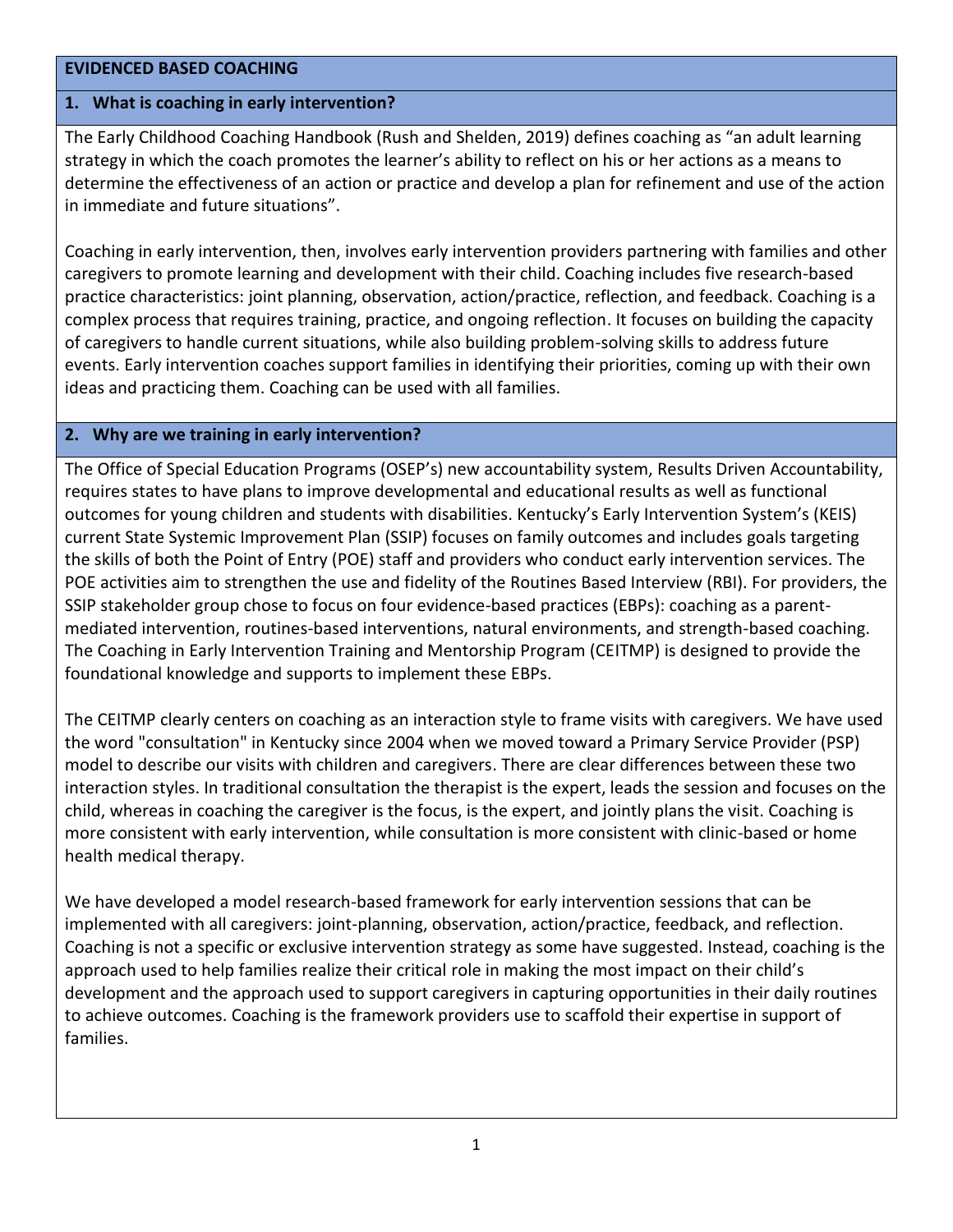# **3. How do you know the program is successful and providers are coaching?**

The success of the CEITMP will be evident through informal and formal means. Informally, when providers are coaching, more caregivers will be active participants in intervention and outcome development and, demonstrate confidence in helping their child develop and learn. Family and provider reports will reflect a shift from traditional child-directed therapy to coaching practices. Coaching practices will be present in provider documentation within service logs, assessments, and progress reports, as well as dialogue among IFSP teams.

Formally, the Master Coaches gather data with pre-post video reviews using a scoring rubric measuring the provider's use of the foundational quality indicators of coaching with families as they progress through and exit the CEITMP. In addition, providers will be required to submit videos demonstrating their continued implementation of fidelity to coaching periodically after completing the training. Importantly, the State Lead Agency (SLA) is also collecting outcome data via a family survey. When coaching, the expectation is that there will be higher scores relating to families' perceptions of their ability to help their child learn and develop. Lastly, the UL team surveys participants throughout the CEITMP to provide feedback on how the program has influenced their implementation of coaching practices.

## **4. What literature and publications support coaching practices?**

Adams, R. C., & Tapia, C. (2013). Early intervention, IDEA Part C services, and the medical home: Collaboration for best practice and best outcomes. Pediatrics, 132(4), e1073-e1088.

Branson, D. (2015). A case for family coaching in early intervention. Young Exceptional Children, 18(1), 44- 47.

Douglas, S., Meadan, H., & Kammes, R. (2019). Early interventionists' caregiver coaching: A mixed methods approach exploring experiences and practices. Topics in Early Childhood Special Education, 0271121419829899.

Friedman, M., Woods, J., & Salisbury, C. (2012). Caregiver coaching strategies for early intervention providers: Moving toward operational definitions. Infants and Young Children, 25(1), 62-82.

Kemp, P., & Turnbull, A. (2014). Coaching with parents in early intervention: An interdisciplinary research synthesis. Infants and Young Children, 27(4), 305-324.

McWilliam, R. A. (Ed.). (2010). Working with families of young children with special needs. Guilford Press.

Rush, D. D. (2018). From Couching to Coaching: How do we get families engaged in early intervention? It starts with us communicating their enormous influence on their children's development. The ASHA Leader, 23(10), 46-52.

Rush, D. D., & Shelden, M. L. L. (2019). The early childhood coaching handbook (2nd ed.). Brookes Publishing Company.

Rush, D. D., Shelden, M. L. L., & Hanft, B. (2003). Coaching families and colleagues: A process for collaboration in natural settings. Infants & Young Children, 16(1), 33-47.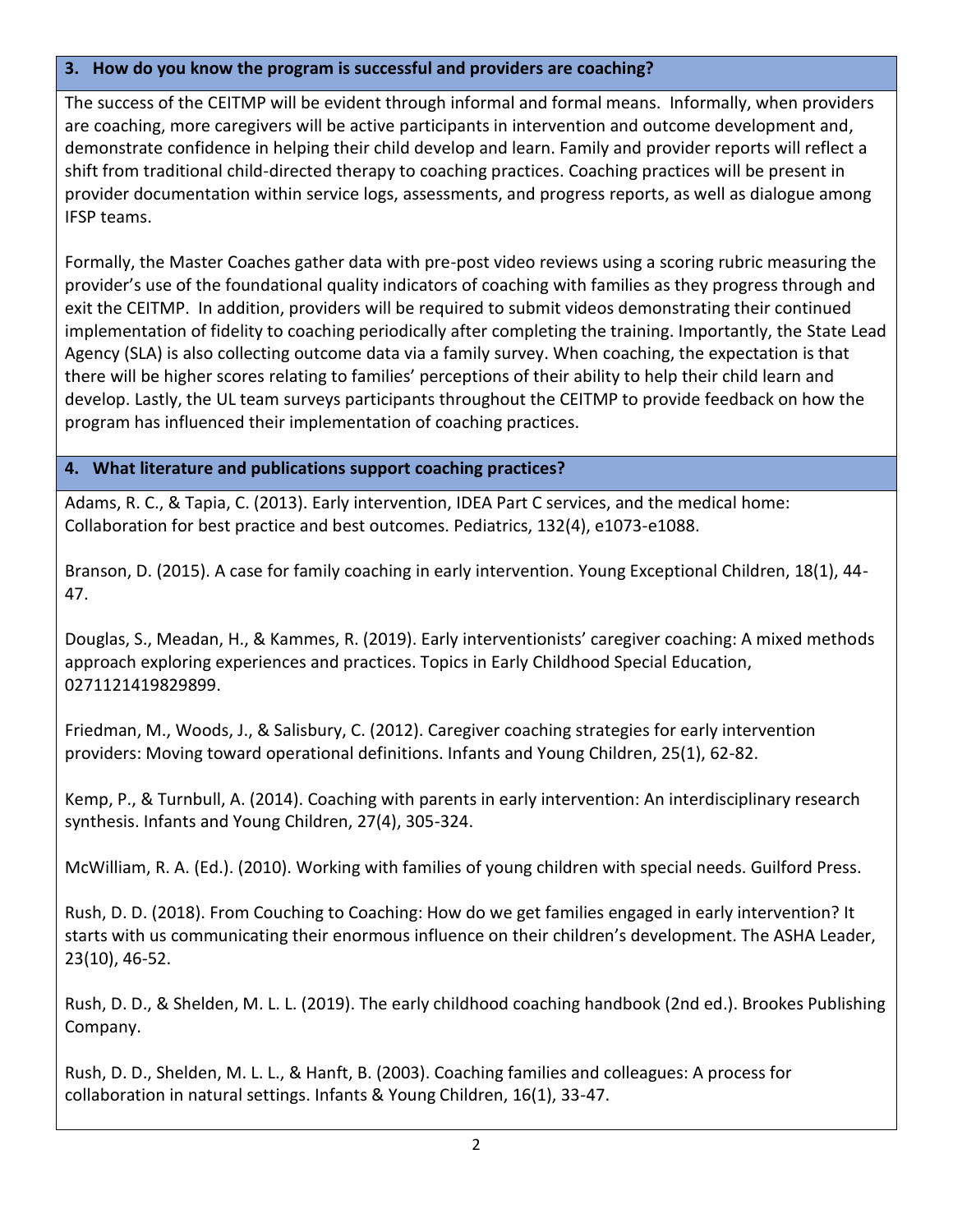### **5. What other states are using a coaching approach?**

More than half of the United States are using a coaching approach within their early intervention system, including Arizona, Colorado, Connecticut, Florida, Georgia, Hawaii, Idaho, Illinois, Iowa, Kansas, Maryland, Massachusetts, Michigan, Minnesota, Missouri, Nebraska, New York, New Mexico, North Carolina, Ohio, Rhode Island, Tennessee, Texas, Vermont, Virginia, Washington, Washington, D.C. and Wisconsin.

#### **COACHING TRAINING: CEITMP**

## **6. Who will participate in the coaching training?**

Initially, the (SSIP) calls for all providers who deliver services in the Lincoln Trail, Big Sandy and Bluegrass pilot sites to participate in the CEITMP, consistent with their KEIS provider agreement. As pilot sites complete the CEITMP, a primary guiding principle of the SSIP is to scale up early intervention evidencebased practices. Therefore, the sustainability plan for the SSIP calls for all KEIS providers, statewide, to participate in the CEITMP to ensure all are coaching families.

#### **7. What is the coaching training for providers?**

The CEITMP is divided into four phases and maintenance. Presently, there is one virtual training: a kickoff training to introduce the program content and activities. Also, a designated, self-paced technology training prepares participants for video recording and submission. Your Master Coach (MC), who coaches and mentors your team, will support flexibility, collaboration with other members of your team, and strengthbased learning. We recognize the demands on providers and therefore reoccurring group meeting times are flexible and offered via teleconference.

The program's four phases include:

- *Discovery*: providers will begin to reflect on their current practices and begin to gain insight on coaching. Providers gain knowledge on coaching through focused readings, eLearning modules, group meetings and coaching practice with a peer.
- *Mentorship*: providers begin to apply what they have learned in Discovery and are introduced to Kentucky's Coaching Adherence Rubric. Practicing within early intervention visits occurs here, while using ongoing video review. Providers will self-reflect on their strengths and obtain peer and Master Coach feedback.
- *Fidelity*: providers continue to refine coaching skills with caregivers while learning to provide feedback to others. The goal is to focus on implementing coaching practices with fidelity. We want to see providers moving across the rubric continuum toward coaching mastery and consistently in all early intervention visits.
- *Professional Development*: providers develop a professional development (PD) plan to maintain their skills in strength-based coaching; mentor other early interventionists and stay engaged in learning with colleagues. Participants document their first maintenance period on their PD plan.

After successfully completing the CEITMP and demonstrating fidelity to coaching, providers will enter Maintenance. In Maintenance, providers will periodically showcase their ongoing coaching skills. Master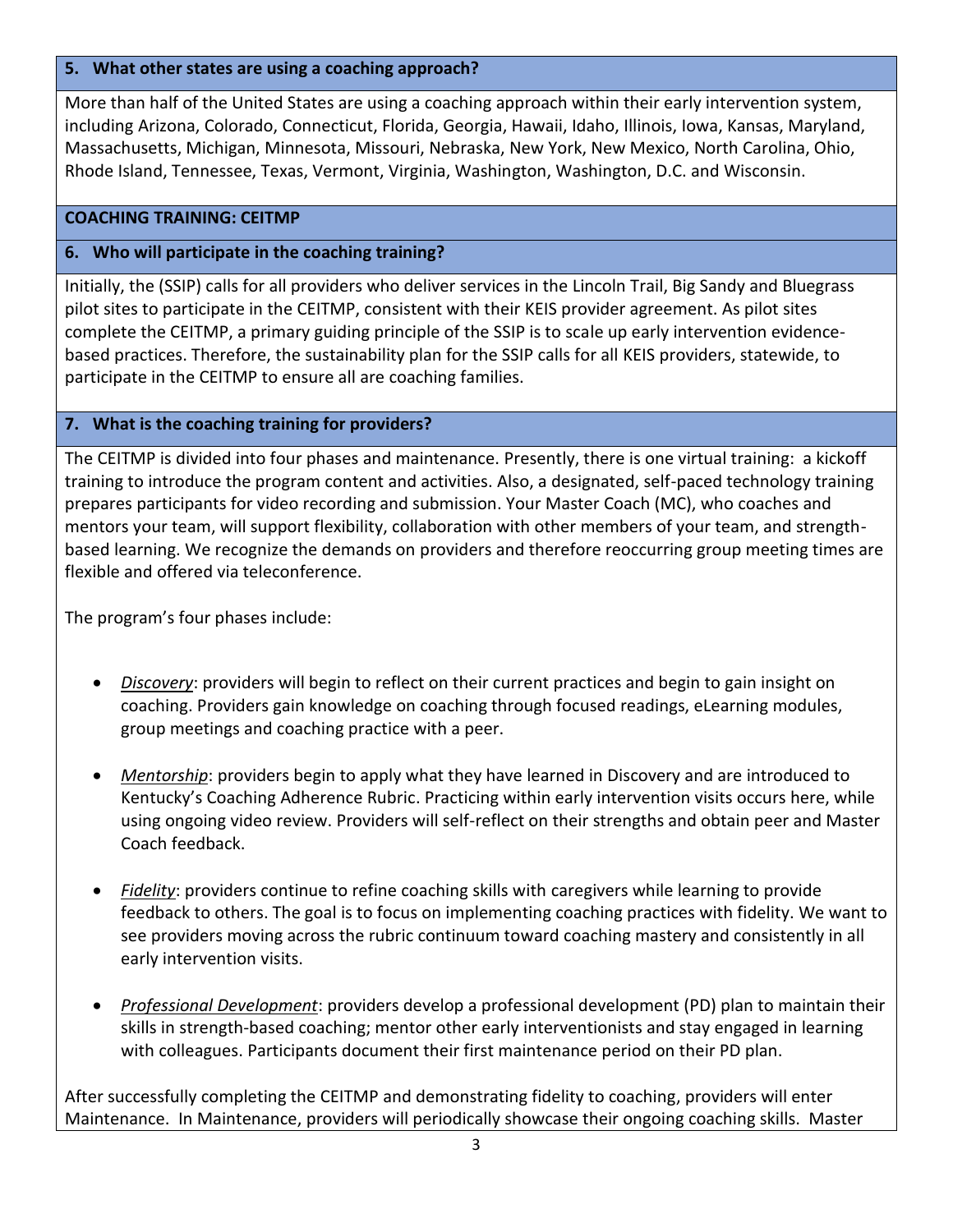Coaches will continue to check-in with providers, helping maintain the momentum and the on-going expectation of coaching.

# **8. What if I do not demonstrate fidelity in coaching to successfully complete the CEITMP?**

During the final stages of program, providers will submit at least 2 videos representing their best coaching in early intervention and a professional development plan to target areas for continued growth in coaching. With the participation in activities and ongoing support and mentorship provided by the master coaches in the CEITMP, reaching fidelity should not be a concern for those providers who are open to learning and put forth the effort. To date, 100% of providers have ultimately reached fidelity on their video submissions and completed the program.

However, in the event a provider does not achieve the minimum fidelity criteria on their fidelity video submissions, they will have 30 days to submit additional video(s) for review and scoring to demonstrate coaching with fidelity. Only 5.1% of providers have required additional video submissions. If after 30 days the provider does not reach fidelity, they will need to submit a corrective action plan to the SLA outlining the strategies to be used to improve coaching to allow the provider to reach fidelity. This plan will be consistent with the activities identified on the professional development plan. Non-compliance may result in contract termination. We have not had a provider reach this level.

# **9. Do you suggest OT/COTAs and PT/PTAs go through CEITMP cohorts together?**

Physical and occupational therapy assistants provide early intervention services under the supervision of a licensed physical/occupational therapist. Recognizing this partnership, when PTAs/COTAs are invited to the CEITMP program we will also invite the supervising PT/OT to join the same cohort. There are many advantages to this approach. Placing supervisors/assistants together within a cohort will allow:

- 1. Families to receive consistent early intervention coaching from both supervising/assisting providers.
- 2. Time during the CEITMP for the PT/OT to be spent applying coaching practices unique to the coaching dynamic between supervisor/assistant.
- 3. Time for both supervisors/assistants to capture coaching videos with the same family illustrating peer and caregiver coaching.

# **10. Can I coach using the tele-intervention service delivery model?**

Absolutely, coaching is an ideal framework for tele-intervention visits as it allows providers to utilize their clinical expertise as they support families. The coaching model provides systematic structure and focus for the tele-intervention visits. When coaching, caregivers and providers actively partner to expand experiences, knowledge, and ideas.

Past participants of the CEITMP have demonstrated success and met fidelity to coaching through recorded tele-intervention sessions. Past CEITMP program participants' have found that the knowledge gained in the CEITMP has supported them to prepare and facilitate tele-intervention sessions.

To continue to support Kentucky's early interventionists, the CEITMP has developed several resources relating to coaching and tele-intervention. These resources are available at: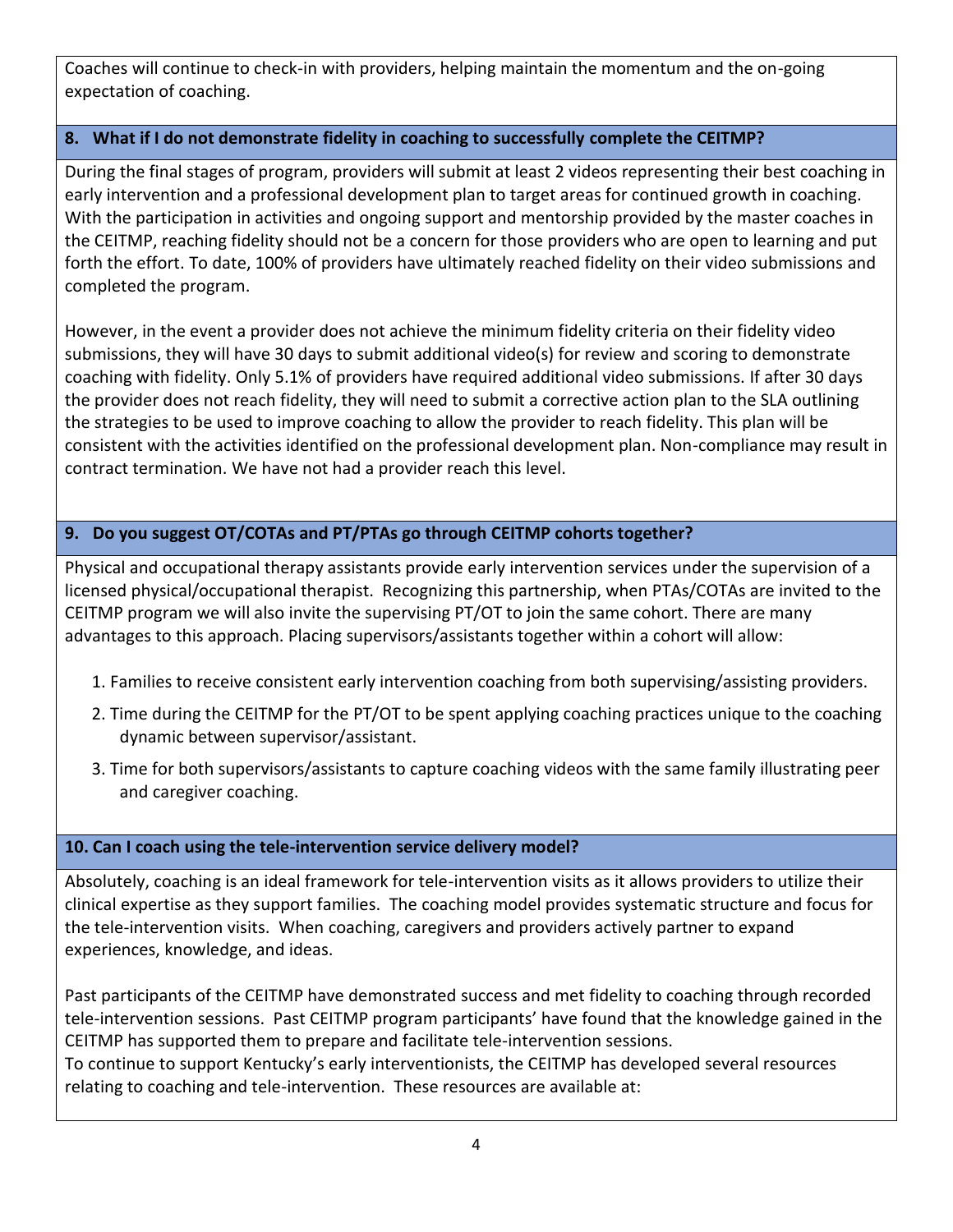Kentucky's Early Intervention Website Provider page, CEITMP section: <https://chfs.ky.gov/agencies/dph/dmch/ecdb/Pages/fsenrollment.aspx>

CEITMP YouTube Channel:

[https://www.youtube.com/channel/UCUmBdHCYxUWNuSawOSywWng?view\\_as=public](https://www.youtube.com/channel/UCUmBdHCYxUWNuSawOSywWng?view_as=public)

# **HOW STAKEHOLDERS AND POE STAFF SUPPORT THE CEITMP**

## **11. What is important for all Kentucky's Early Intervention System stakeholders to know and do to educate others about coaching in early intervention?**

Part C of the Individuals with Disability Education Act authorizes early intervention services and requires intervention to enhance the capacity of families to meet their child's needs. It is the responsibility of all First Step stakeholders to understand that KEIS provides early intervention services using evidence-based practices, like coaching. It is important that all effectively convey a consistent message regarding the intent and scope of early intervention services with referral sources and caregivers during initial conversations and subsequent interactions.

Services offered through KEIS emphasize that "intervention" occurs during everyday opportunities children have to develop and learn with the important people in their lives. A typical two-year old is awake 84 hours per week and 1 hour of that week spent with a provider is equal to a mere 2% of the child's waking hours. The real "intervention" occurs between visits in which 98% of a child's waking hours are spent with caregivers. A coaching approach is used to help families realize their critical role in making the most impact on their child's development and to support them in capturing opportunities in their daily routines to achieve outcomes.

# **12. What is the role of the POE Staff (Managers, SCs, DCESs) in supporting the CEITMP?**

The primary roles of POE staff are to provide district content expertise and support communication efforts. The State Lead Agency (SLA) contracted with the University of Louisville to oversee and implement the CEITMP. Therefore, the University of Louisville team relies heavily on the knowledge of the POE Manager and staff regarding district providers (e.g., full-time vs. part-time, availability, caseload) when forming cohorts and teams.

As noted above, we believe it is critical for referral sources and families to have consistent messaging about what early intervention services are and are not. POE staff play key roles in laying the foundation for this understanding as they have the initial dialogue with families regarding coaching in early intervention visits. A training has been provided to POE staff that supports this crucial role in communicating to families about early intervention coaching. We developed materials to support SC's in their discussions with families, such as the Coaching: A Partnership to Support Children and Families handout and made available a video from Virginia to be shared with families during the intake process.

Recognizing the importance of the family assessment in identifying priorities, the SLA is providing additional training for POE Managers and Service Coordinators on the family assessment process.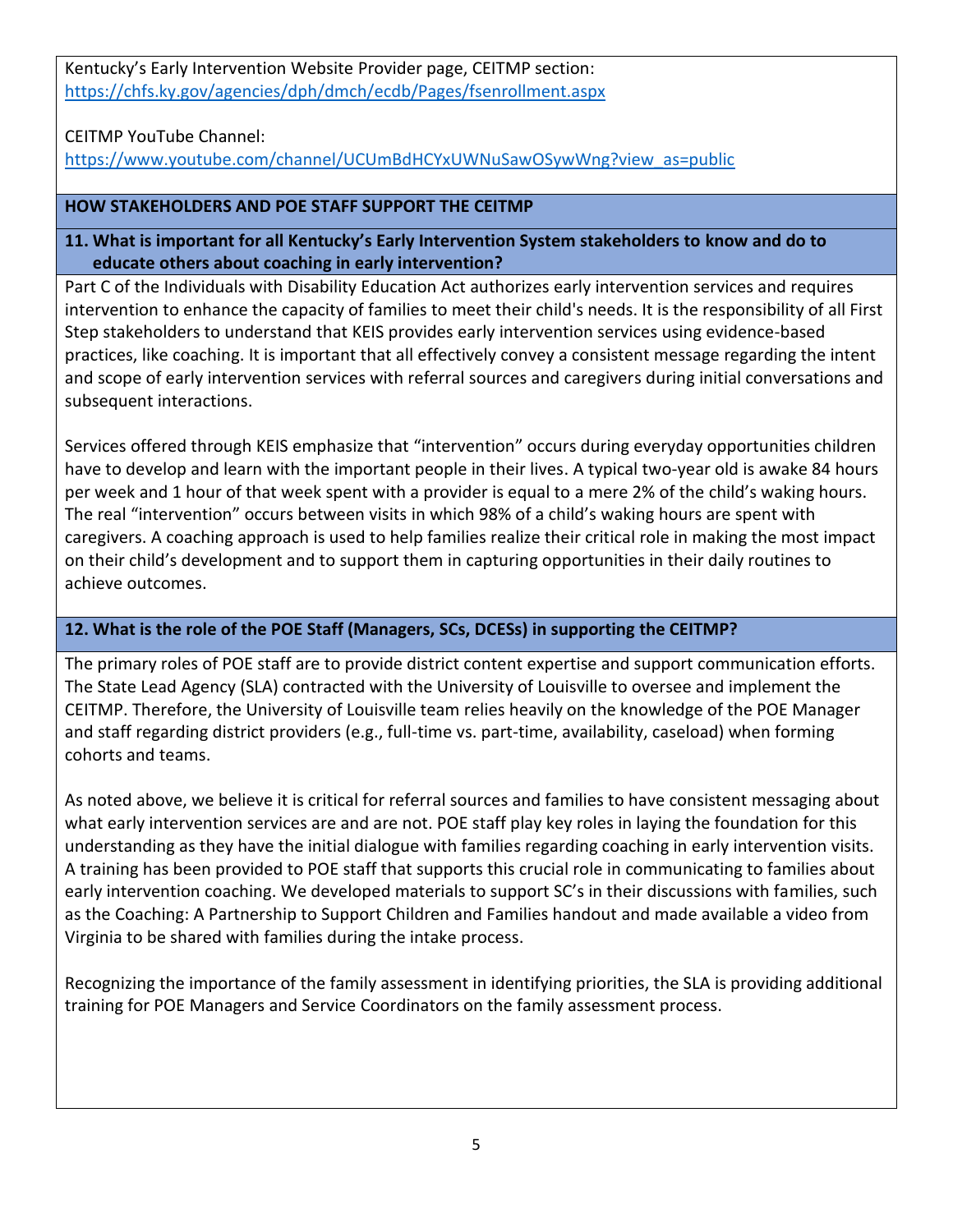#### **13. What are the tools available to stakeholders to explain the benefits of coaching in early intervention?**

- Info graphics located on the Service Provider Page of the First Steps Website <https://chfs.ky.gov/agencies/dph/dmch/ecdb/Pages/fsenrollment.aspx>
	- o Coaching: A Partnership to Support Children and Families
	- o Key Factors for Successful Coaching
	- o Foundations for Positive Outcomes
	- o Questions to Promote Partnerships

# • CEITMP KEIS YouTube Channel

[https://www.youtube.com/channel/UCUmBdHCYxUWNuSawOSywWng?view\\_as=public](https://www.youtube.com/channel/UCUmBdHCYxUWNuSawOSywWng?view_as=public)

- o Coaching During Tele-Intervention Video
- o Building Caregiver Capacity Video
- o Foundations for Positive Outcomes Video
- Early Intervention A Routines Based Approach Video: https://www.youtube.com/watch?v=OpxGC6G0HMY
- 7 Question Parental Self-Perception of Competency Survey administered at the onset of services
- The Early Childhood Coaching Handbook by Rush and Shelden (2019)
- Personalize the script below to explain the benefits of coaching in early intervention to others.

"*A coaching approach has been adopted by Kentucky's Early Intervention System to support children and families. During early intervention visits, caregivers and providers interact and use meaningful conversations to form a partnership to promote a child's learning and development. Both have key roles and use their knowledge to focus on what is important to caregivers within the family's everyday activities and routines. With a clear purpose, caregivers and providers begin and end visits with a shared plan, observe each other and try new ideas, and think, problem-solve, and learn together. "*

#### **PROVIDER'S ROLE & SERVICES IN THE CEITMP**

#### **14. What is the provider's role in using a coaching approach during early intervention visits?**

Coaching is an evidence-based approach that promotes partnership between families and early interventionists and encompasses six key elements. We expect providers to:

#### 1) Foster Trusting Relationships

Early intervention providers believe that families are the experts of their child, and that families are best equipped to help their children develop and learn. Treating the family with respect and starting with the family "where they are" provides the family with a sense of being valued. As we engage in meaningful conversations with the families by asking them to tell about what they have tried and how it worked, or tell about a time when they were successful, the family is heard and will feel more comfortable entering the coaching relationship.

2) Developing Joint Plans based on caregiver priorities Early interventionists support the family in identifying their own priorities and ideas to develop plans to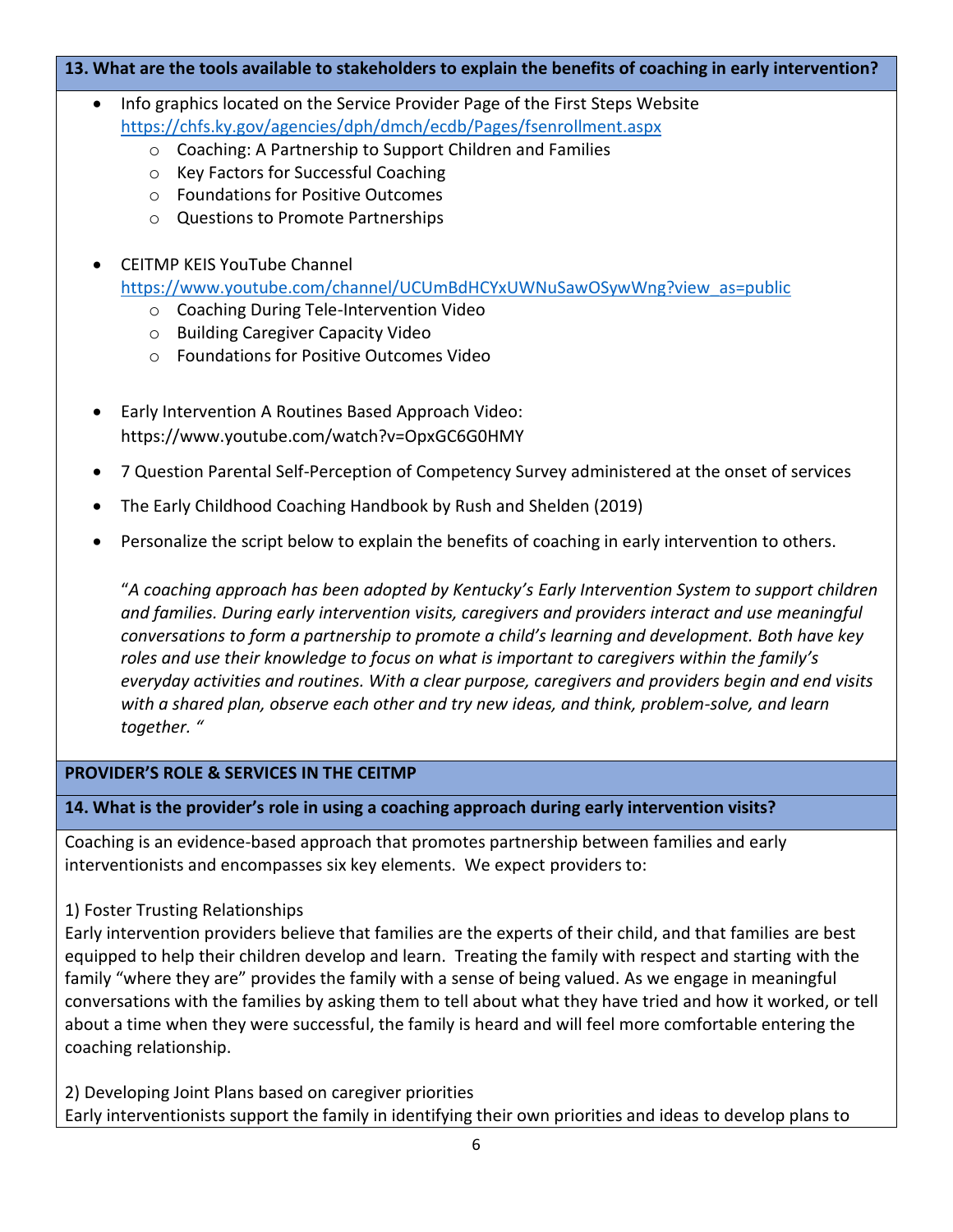achieve outcomes. All families have routines and these routines are learning opportunities. As we support families in realizing those opportunities that are embedded in their daily activities, we help build their confidence and competence as a teacher for their child.

# 3) Observe

Providers observe the child/caregiver and child's interactions within routines in the natural contexts they occur.

# 4) Promote Action and Practice

Providers support and encourage caregiver in practicing ideas and new strategies related to their concerns and priorities so that they can become more confident in helping their child learn and develop. By trying new things and having successes, families gain confidence in their ability to teach their children and problem solve through future challenges they encounter.

# 5) Provide Feedback

Coaching includes sharing ideas and expertise as well as affirming caregiver's ideas and contributions in a capacity-building manner. Coaches ask permission before sharing information as coaching requires active engagement of both parties.

# 6) Reflect

In coaching, early interventionists ask reflective questions to support caregivers' learning and deepen insights that will be applicable to the present and future. Evidence suggests that when families develop their own plans and carry them through, better outcomes result.

Key Factors for Successful Coaching<https://chfs.ky.gov/agencies/dph/dmch/ecdb/fs/KeyFactors.pdf> Foundations for Positive Outcomes<https://chfs.ky.gov/agencies/dph/dmch/ecdb/fs/Foundations.pdf>

# **15. Is it true that providers are not allowed to touch the child when using a coaching approach?**

This is clearly not accurate as many of the quality indicators of coaching relate directly to engaging in activities or routines and practicing WITH caregivers. Coaching is an evidence-based practice (EBP) communication strategy we use to structure our early intervention visits and a vital quality indicator of coaching is action/practice. Observation by the coach of the caregiver and child engaged in an activity provides opportunities for reflection with the caregiver. This reflective process leads to opportunities for the provider to provide feedback and planned modeling with the permission of the caregiver.

Coaching can be as "hands-on" as it needs to be while using the action/practice component of coaching.

# **16. How do providers utilize their expertise when coaching?**

Regardless of discipline, all providers are early interventionists and all disciplines continue to be valuable stakeholders in KEIS. As early intervention providers we partner with families to build their capacity to support their children's learning and development. Families bring the expertise of their child, family, routines/activities, and priorities/concerns. Providers bring their knowledge of development and discipline specific expertise. Coaching is an interaction style used by all early interventionists, regardless of discipline. The RBI and IFSP team still determine the PSP (or Primary Coach). The PSP may need coaching (or consultation) with discipline specific providers in order to support the family in addressing their priorities/concerns. The feedback and intentional modeling components of coaching allow the coach to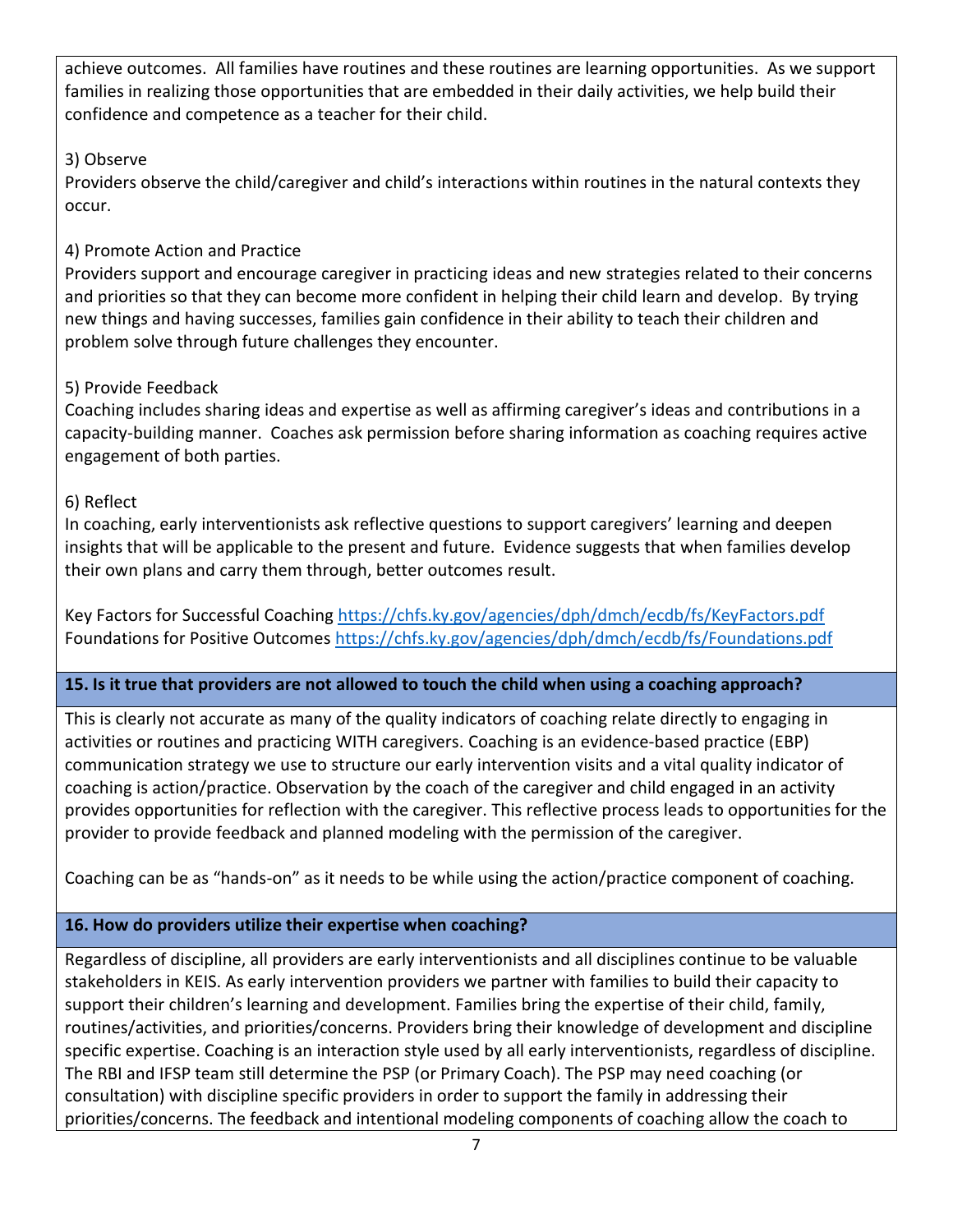share the expertise of their field with both families and other providers.

# **17. What if the child requires specialized therapy?**

KEIS is not and has never been a replacement for needed clinical services. Families that prefer a medical model of therapy or if a child needs specialized/medically necessary therapy that requires a therapist to implement, they can seek those services at their local clinic outside of Kentucky's Early Intervention System. We encourage interested stakeholders to review respective professional association guidelines for providing services in early intervention.

ASHA-Roles and Responsibilities of Speech-Language Pathologists in Early Intervention Guidelines: <https://www.asha.org/policy/GL2008-00293/>

APTA Maximizing Your Role in Early Intervention <https://pediatricapta.org/includes/fact-sheets/pdfs/IDEA%20EI.pdf>

AOTA-What is the Role of Occupational Therapy in Early Intervention? [https://www.aota.org/~/media/Corporate/Files/Practice/Children/Browse/EI/Role-of-OT\\_1/Early-](https://www.aota.org/~/media/Corporate/Files/Practice/Children/Browse/EI/Role-of-OT_1/Early-Intervention-FAQ.pdf)[Intervention-FAQ.pdf](https://www.aota.org/~/media/Corporate/Files/Practice/Children/Browse/EI/Role-of-OT_1/Early-Intervention-FAQ.pdf)

DEC Recommended Practices: Family, Checklists, Practice Guides, Video Illustrations <http://ectacenter.org/decrp/decrp.asp>

# **RECORDING EARLY INTERVENTION VISITS**

**18. How should I approach recording visits with families?** 

Prior to your interactions with caregivers, families will receive an introduction to coaching from SC's and obtain a family letter in the mail discussing the CEITMP and benefits of recording. A family handout and a video highlighting what early intervention sessions should look like will also be provided. We know families obtain a lot of information at intake and IFSP meetings, so we provide the same resources, including a script, to each provider who begins the program to restate the purpose of recording and program benefits. We know the approach to, and positivity of the communication plays a significant role in parent response. While we want to respect family discussions regarding recording, some families do consent with additional parameters, which can be offered as a final discussion point. Such as, offering to place the camera directly on the provider's interactions and not the caregiver and/or child. Or, recording audio only as the interaction between you and the caregiver are the keys to understanding the flow of the early intervention visit.

# **19. What do I need to know about recording my visits for the CEITMP?**

Providers will record First Steps visits to self-reflect and obtain ongoing video reviews with feedback from a Master Coach during the program and thereafter periodically in Maintenance.

The CEITMP team has released a series of podcasts (CEITMP KEIS YouTube Channel) and the infographics (Key Factors and Foundations), which are linked from the First Steps website at <https://chfs.ky.gov/agencies/dph/dmch/ecdb/Pages/fsenrollment.aspx>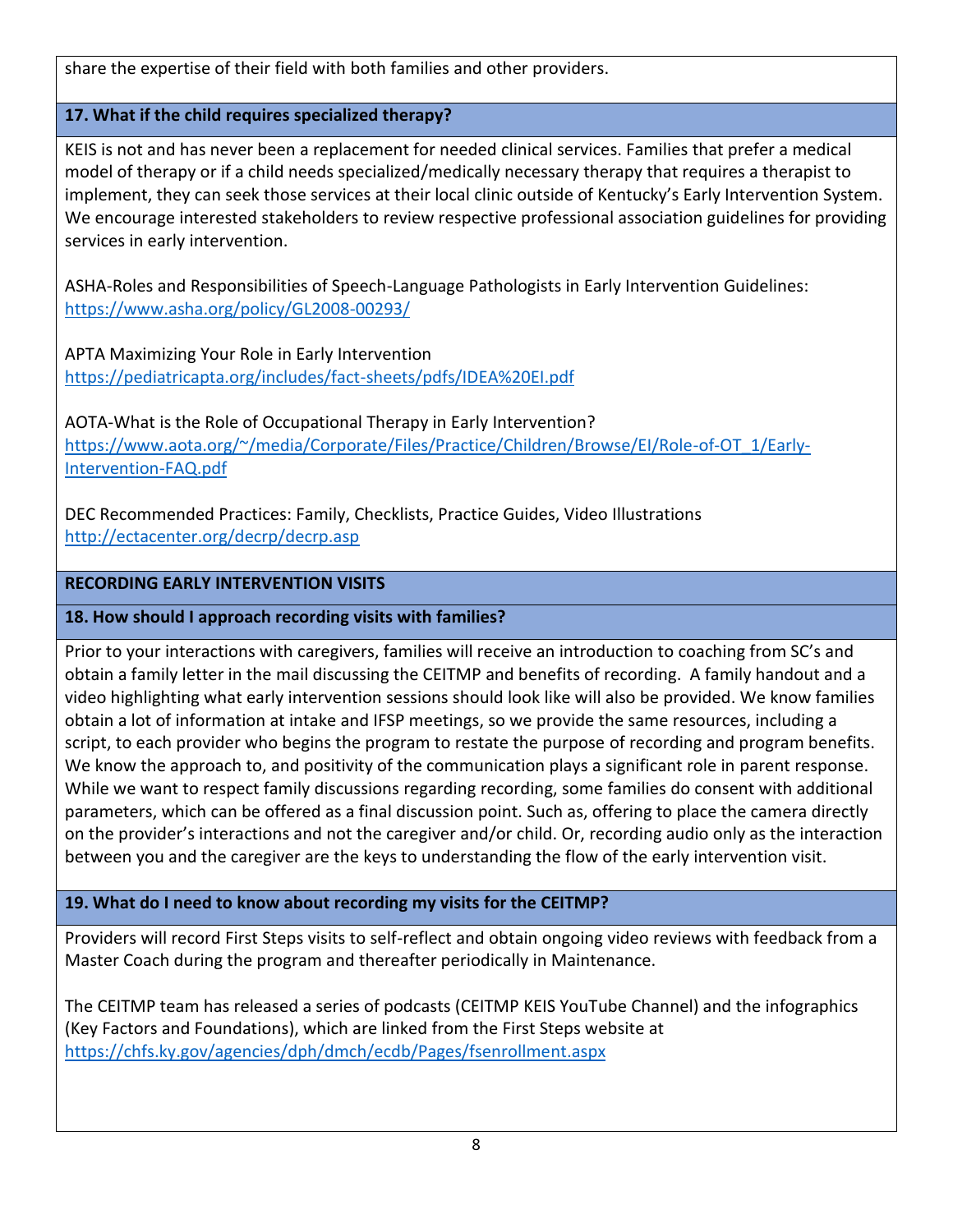#### **How do I record?**

Providers may record within any setting with caregiver consent; however, a group setting requires multiple consents for all parties present. UL provides written or electronic consent forms for families to complete. Provider consents are also obtained. You will record using a phone app and upload to an account provided, both are secure and HIPPA-FERPA compliant. Providers may obtain a phone and tripod to support recording features during the program. Baseline and Maintenance video submissions are often recorded with the providers phone with use of the app. Tele-intervention visits can be recorded either within the platform used for the visit or using your phone to record the computer screen. Technology tips and supports are provided on an individual basis throughout the program.

#### **COACHING RESOURCES**

## **20. What do we do when we encounter challenges when using a coaching approach?**

Providers will encounter challenges with coaching in the same way they encounter challenges when providing direct therapy. In these situations, we rely on the Key Principles of Early Intervention to guide our response to these challenges. In our experience, some solutions to challenges include:

# What if a caregiver does not want to participate in the visit?

As early intervention providers we acknowledge infants and toddlers learn best through everyday experiences and interactions with familiar people in familiar contexts. With the necessary supports and resources, caregivers can enhance their children's learning and development. Additionally, the primary role of a service provider, in early intervention, is to work with and support family members and caregivers in children's lives. This challenge often speaks to our failure to clearly communicate these key principles. Highlighting the vital role of the caregiver(s), we conduct a family assessment to understand their routines and priorities to guide the IFSP and intervention. Some parents have expressed that they feel fearful or unconfident in helping their children develop the skills they need. It is not unusual to encounter families that are reluctant to participate for these and other reasons. When families feel acceptance about their interactions, they are proud to show us how they interact with their child. Coaching is the intervention approach we use to support them in helping their children develop and learn. The coaching literature indicates that the act of trying something and reflecting on what happens is a critical ingredient in the capacity building process.

# What if caregivers expect or want traditional therapy?

As above, we must acknowledge that in early intervention the primary role of a service provider is to work with and support family members and caregivers in children's lives. Infants and toddlers learn best through everyday experiences and interactions with people most important to them. Families who are experiencing a shift in service delivery may need additional support to understand the crucial role they have in their children's learning and the many opportunities for intervention available in their daily routines. Families need to know the difference between Kentucky's Early Intervention System services and clinical services in order to make informed choices. KEIS is not a replacement for clinical services if they are needed.

## How do we balance the multiple distractions that may be present in natural environments to ensure caregiver involvement?

Coaching in early intervention occurs in natural contexts and routines, which frequently includes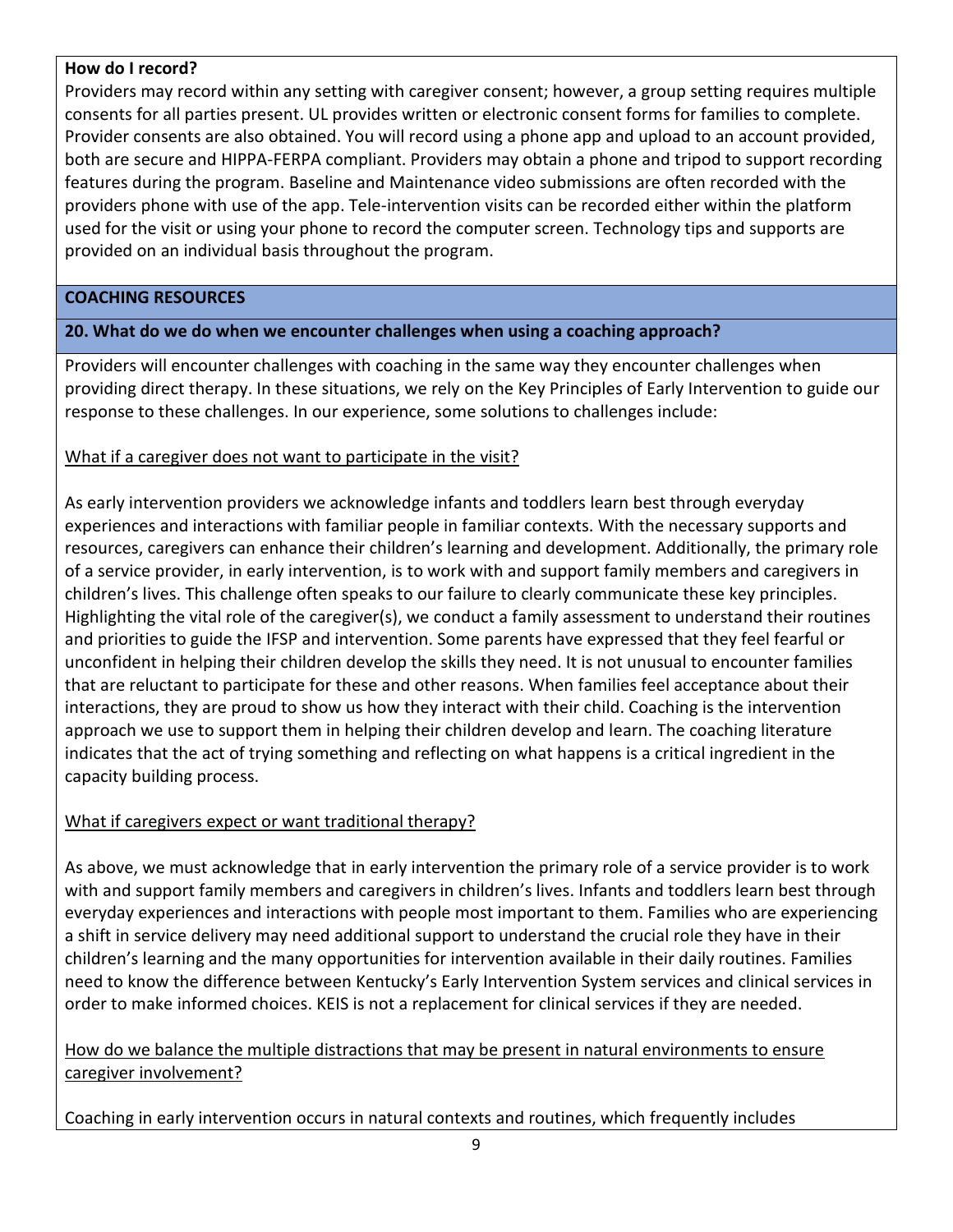environments where there are competing factors for the attention of caregivers. The early intervention process, from initial contacts through transition, must be dynamic and individualized to reflect the child's and family members' preferences, learning styles and cultural beliefs. We meet families where they are and help them realize their role as having the most impact on their child's development. Coaching families to develop their knowledge and skills, around their priorities, will lead to them having far more opportunities to help their children develop and learn even when distractions exist.

## What do we do when caregivers suggest inappropriate goals or activities?

The early intervention process, must be dynamic and individualized to reflect the child's and family members' preferences, learning styles and cultural beliefs. Additionally, IFSP outcomes must be functional and based on children's and families' needs and family-identified priorities. A coach limiting the family by presuming that an activity or strategy may not be effective creates a barrier to the family learning how to support their child. When we support the family in trying activities and provide them feedback, we build their capacity and level of comfort. These opportunities allow the coach and caregiver to reflect on what was or was not effective to inform future priorities and activities. It is important to remember that it is appropriate to tell a family when an activity or strategy may pose a danger or be unsafe.

# **21. How does coaching work with the added dynamic of foster parents, grandparents, and other family members as caregivers?**

The family assessment is a critical step in the process of early intervention services. Understanding the family priorities, concerns, dynamics, and context drives all early intervention services. Coaching leads to all caregivers feeling confident in supporting children. We use the same strategies with all caregivers, who are typically eager to learn how to help children be successful, regardless of settings.

# **22. How do I coach families whose children are seen in a childcare setting?**

Coaching families whose children attend a childcare program requires forethought and creative scheduling, which may include planning for visits at both the childcare program and the home. Coaching will occur with the childcare staff if the IFSP indicates childcare as the setting for service delivery. Ideally, if this is the preference of the family, childcare providers will participate in IFSP development for children they are caring for on a regular basis.

If the childcare program was not represented during IFSP development, providers should collaborate with childcare directors, childcare providers and family at the onset of services to establish a communication system and educate the team on the coaching approach. The provider must be mindful of the childcare provider's busy schedule and work to accommodate his/her scheduling needs, while also considering the needs of the child. The same strategies used with families will be used with childcare providers. Childcare providers are typically eager to learn how to help a child be successful in the group setting. Coaching empowers the childcare provider to feel confident in supporting a child's participation in daily routines.

For additional information, please see Tips for Coaching in Child Care Settings <https://chfs.ky.gov/agencies/dph/dmch/ecdb/fs/TipsforCoachinginChildCareSettings.pdf>

# **23. Do interpreters have knowledge of coaching and how services should be delivered?**

As part of their training, interpreters learn strategies to negotiate conversations with multiple partners. Providers should collaborate with interpreters before implementing services to discuss his/her experience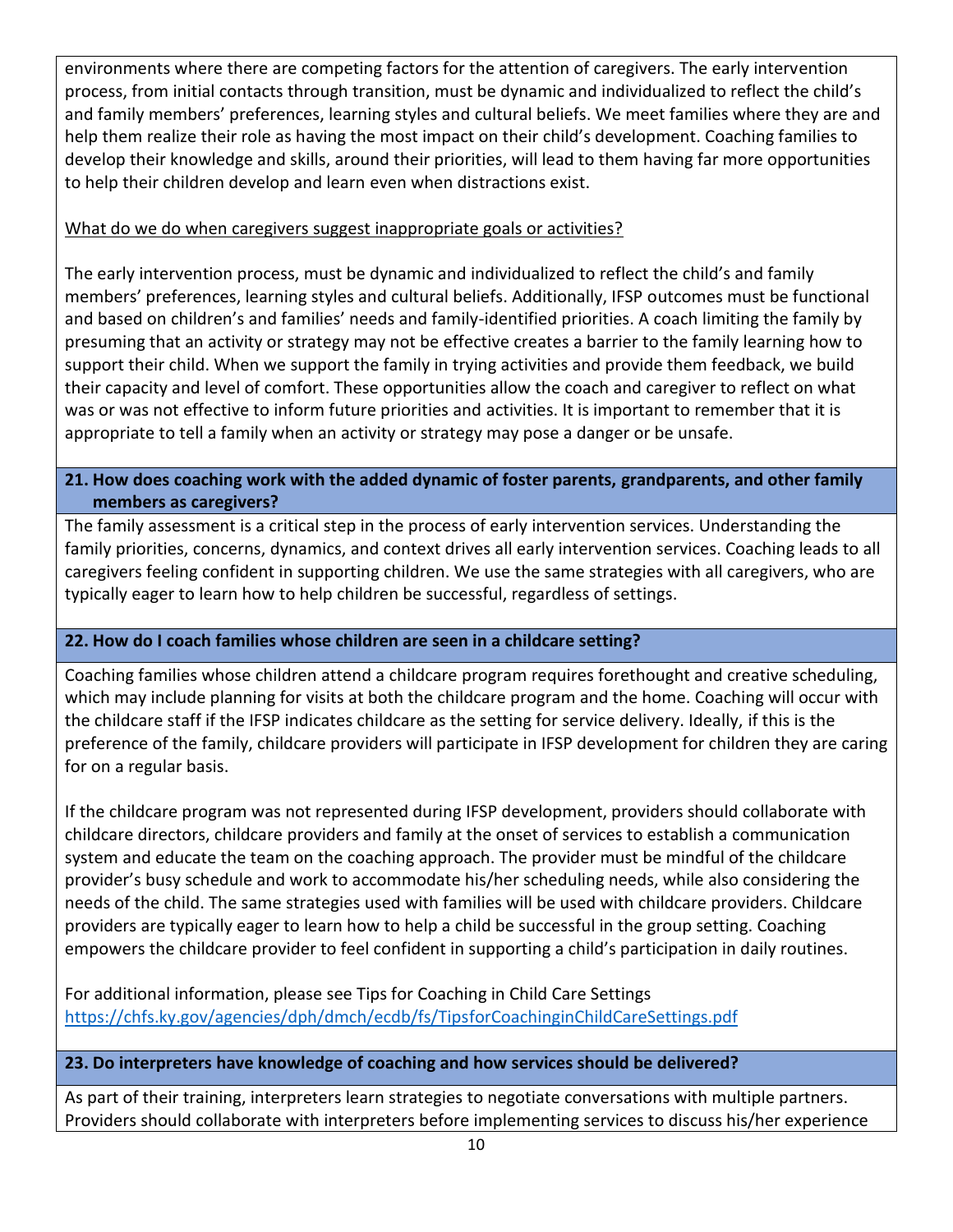with coaching and educate him/her on the early intervention coaching approach that will be used, as well as highlight the purpose of services are to build the family's capacity to help their child develop and learn. It is not the role of the interpreter to guide or advise the family; their role is to facilitate communication.

#### **MAINTAINING FIDELITY**

#### **24. How long will visits be monitored for maintaining fidelity of coaching?**

The sustainability plan for the SSIP calls for KEIS to have all providers, statewide, participate in the CEITMP to ensure all are coaching families. Therefore, ongoing monitoring of coaching practices will be part of KEIS for the foreseeable future. After successful completion of the CEITMP, participants in the pilot sites will continue to receive periodic checks of coaching practices to maintain the momentum and consistency of using evidence based coaching practices in early intervention home visits. The frequency of these maintenance checks is determined by the performance of providers during review, with those consistently meeting fidelity during maintenance having longer periods of time between reviews. When rolling out the CEITMP statewide starting in March of 2021 a similar process will occur.

#### **25. What are the maintenance and self-correction periods?**

After successful completion of the CEITMP, providers will continue to receive periodic checks of their coaching practices to ensure that the momentum and consistency of fidelity to evidence-based coaching in early intervention has been maintained. These checks are known as the maintenance periods and they span a one-month time frame in which the provider submits a video(s) demonstrating application and awareness of quality coaching.

If fidelity is not reached during the maintenance period, the provider enters a one-month self-correction period directly following the maintenance period. While in the self-correction period, the provider is encouraged to self-reflect on feedback received, review information learned during the CEITMP and view exemplar videos in preparation for recording and submitting additional videos to demonstrate fidelity to coaching. A monthly group meeting will be offered to support those in maintenance and self-correction periods to prepare to demonstrate fidelity.

If fidelity is not demonstrated by the end of the self-correction period, the SLA will determine next steps .

#### **26. How often will I have to submit videos that demonstrate fidelity to coaching in maintenance?**

The time between maintenance periods is determined by the level of coaching quality demonstrated by providers in their video submissions as measured by the Kentucky Coaching Adherence Rubric. Effort, engagement, and success are valued and rewarded with extended time between maintenance periods. High performers have a longer duration between maintenance videos than those that barely reach fidelity.

Additionally, those that require more than one video submission to demonstrate fidelity during maintenance will have a shorter duration between maintenance periods than those that reach fidelity with their first video.

Reminder emails from the SLA and CEITMP@louisville.edu will begin approximately 3 months before the scheduled maintenance period.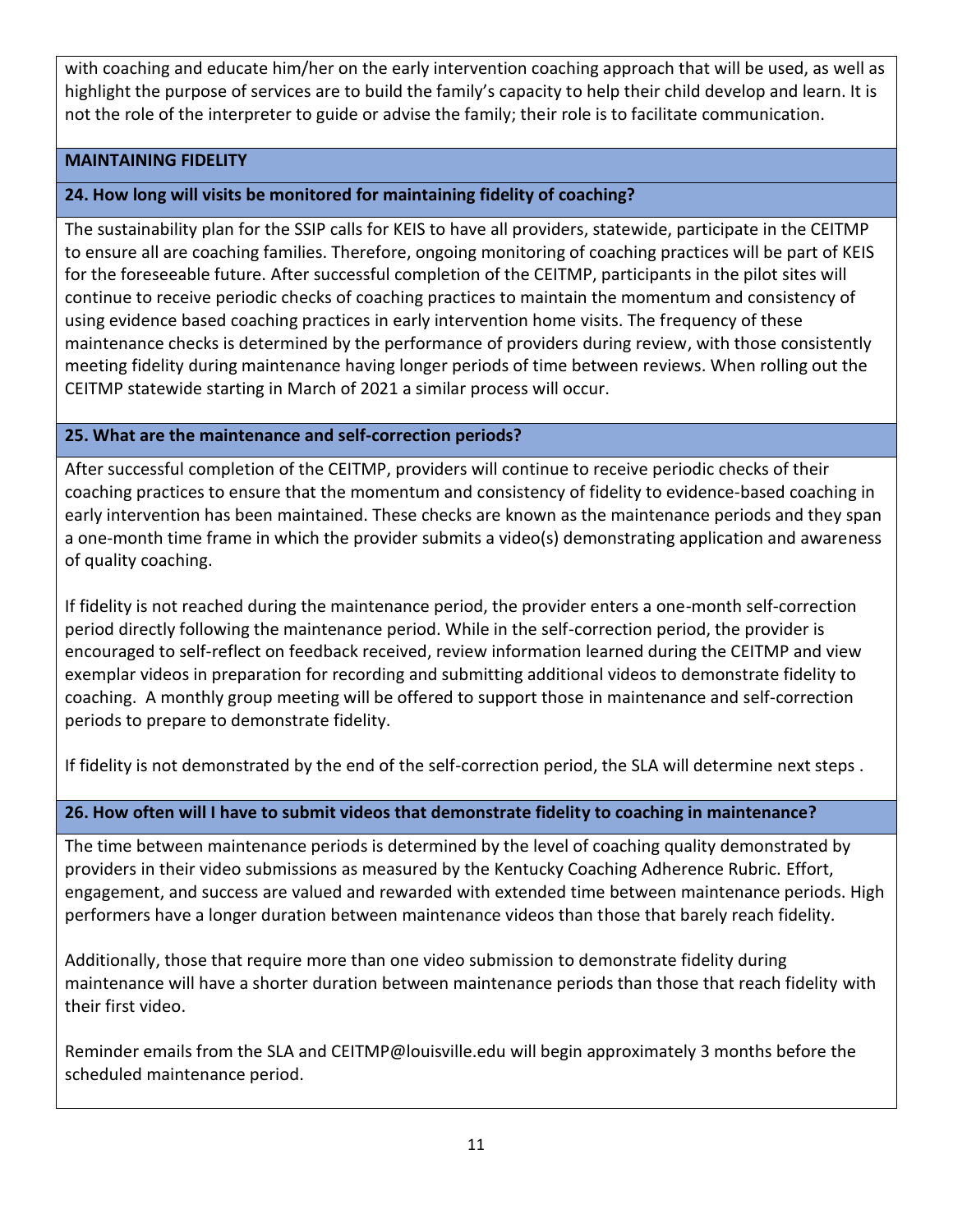#### **CEU & COURSE CREDIT OPPORTUNITIES**

#### **27. What CEU's and Course Credit opportunities does the program provide?**

#### **PT, OT and SLP CEUs**

The CEITMP has been approved CEU hours for state licensure with the Kentucky Board of Licensure for Occupational Therapy for 35 hours, Kentucky Physical Therapy Association for 28 hours and the Kentucky Board of Speech-Language Pathology and Audiology for 15 hours.

Variability in approved hours reflect statute or board determination. For instance, administrative regulations for continued competence of physical therapists allows for a maximum of twenty-eight (28) contact hours per biennium to be awarded. Further, KYSLPA noted that the goal of continuing education is to stay up to date on new and current technologies, ethical concerns, and intervention techniques in the field. If a licensee solely used this course for a renewal period, they are not meeting those goals for a variety of CEU opportunities.

Providers will be given a certificate of completion at the conclusion of the program that documents the full estimated contact hours engaged in the program to submit to satisfy board requirements.

The American Physical Therapy Association has indicated that with state approval, no further action is needed and the CEITMP certificate of completion will fulfil national certification requirements. Similarly, the CEITMP certificate of completion can be submitted to the National Board Certification of Occupational Therapists as verification of professional development units. At present, American Speech and Hearing Association (ASHA) CEUs can be obtained through an Independent Study but requires a personal fee. If interested, please see the ASHA website https://www.asha.org/CE/Independent-Study/ for complete details. Please note that ASHA has been insistent that providers begin the process of enrolling in an independent study PRIOR to counting hours. It is recommended that individuals consult with ASHA when their enrollment in the CEITMP may span across two different calendar years (i.e. 2020 & 2021).

#### **Graduate Course Credit**

Up to 3 hours of graduate course credit from the University of Louisville College of Education and Human Development through an independent study is available for those willing to pay tuition. Additional collaborations are welcome, and you may reach out to your college program to determine if the CEITMP might satisfy your program requirements.

#### **School District Professional Development Credit**

First Steps providers who are also employed by school systems may contact their supervisors to inquire if completing the CEITMP may satisfy required district professional development hours.

#### **IFSP/DOCUMENTATION**

#### **28. Service Frequency, Intensity and Length by RBI, Caregivers, Team at IFSP Development using PSP model**

Sometimes when coaching a family, they request a different frequency or intensity than how we have traditionally distributed service units (e.g., weekly, bimonthly or per plan). Often these changes would support their participation or address priorities in their lives. KEIS does recognize these family needs. According to KAR 30:200, unless approval for exemption to the limits has been obtained, IFSP teams design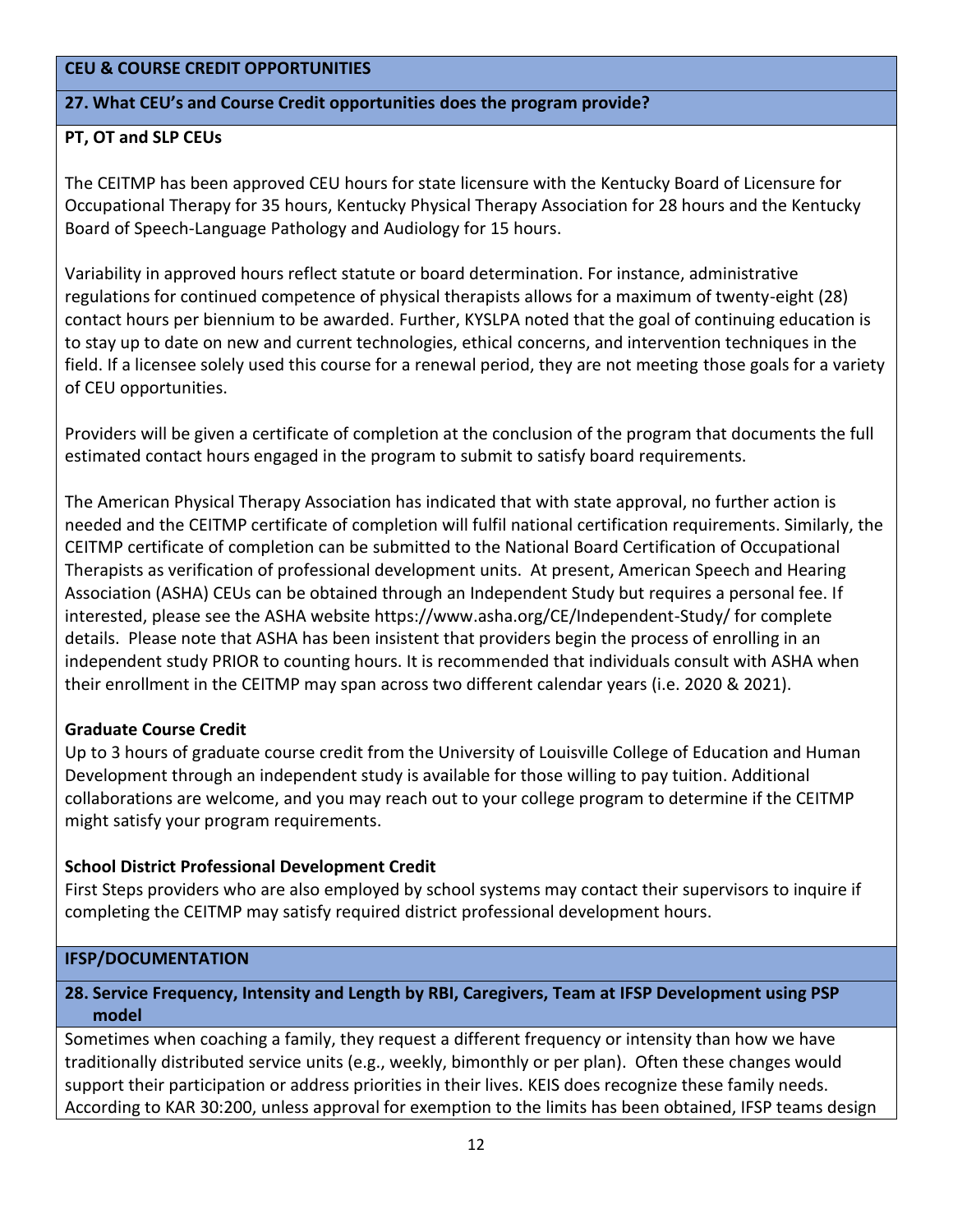a plan within the service limits by placing the child's needs and the family's priorities as their primary consideration and by utilizing the PSP model. To act in the best interest of the child and family, providers must implement the PSP model, use a professional approach to decision-making, use a proactive approach to service decisions about frequency and intensity, and adapt the planning process to incorporate the required limitations. [8.17 (3) (a)] Variability in session length is impacted by a host of factors (e.g., established joint plan, caregiver-provider relationship, environmental factors).

The IFSP team may make a Request for Exception to Service Limitations to the Record Review team if they feel additional units are warranted. The procedure for submitting a Request for Exception to Service Limitations can be found in the Policy and Procedure Manual.

The IFSP process allows for determining the most appropriate design of sessions, including the strategic planning of scheduling, and grouping service hours in a way that is responsive to a family and child's needs. There is a system in place for providers to be compensated for peer to peer coaching during "cotreatment" visits. Additionally, TOTS allow team members access to view service log notes, progress reports, assessments, and communication exchanges. At the present time, consultation and collaboration with colleagues frequently occurs via phone calls, texts, and emails.

IFSP's are written bi-annually or per plan which allows for flexibility in service provision and they are individualized and developed around each child's needs/family's priorities. The Early Intervention process allows for revisions to the IFSP as needed.

## **29. If we are using coaching, what is the purpose of having an IFSP and why do we need specialized therapy services such as OT, PT, and ST?**

The IFSP guides the family and early intervention providers in meeting the developmental needs of a young child from birth to age three (3) with special needs. It is a contract between the family and the state's early intervention system that carries the full rights and safeguards of federal and state law. The IFSP identifies the outcomes for the child and family and the early intervention services that will be provided to help the child and family achieve the identified outcomes.

The IFSP team relies on the expertise and knowledge of disciplines to build the capacity of the family in addressing their child's needs. There is no "one discipline" that can address all children, all families, and all functional skills. It takes a team approach to fully support achieving the outcomes.

Early intervention services are chosen based on the priorities of the family. Families participates in assessments of their concerns, resources and priorities related to the child's development. The family chooses the outcomes and priorities that they want to address through IFSP services. Decisions about service intensity, frequency and service providers are based on the functional outcomes and are made at the IFSP team meetings. Physicians or other professionals may provide recommendations for services which are considered by the IFSP team; however, services are selected based on the family's priorities. As a familycentered system, Kentucky's Early Intervention System upholds the priorities of the family, even when the professionals have different priorities for the child.

The match between the IFSP outcomes and the ability of the provider(s) to support and assist the family in accomplishing those outcomes is the critical factor when choosing service providers to partner with each family. Once chosen, the IFSP team must consider the following factors to determine frequency and intensity of service: the complexity of the priority outcomes for the child, the nature and complexity of the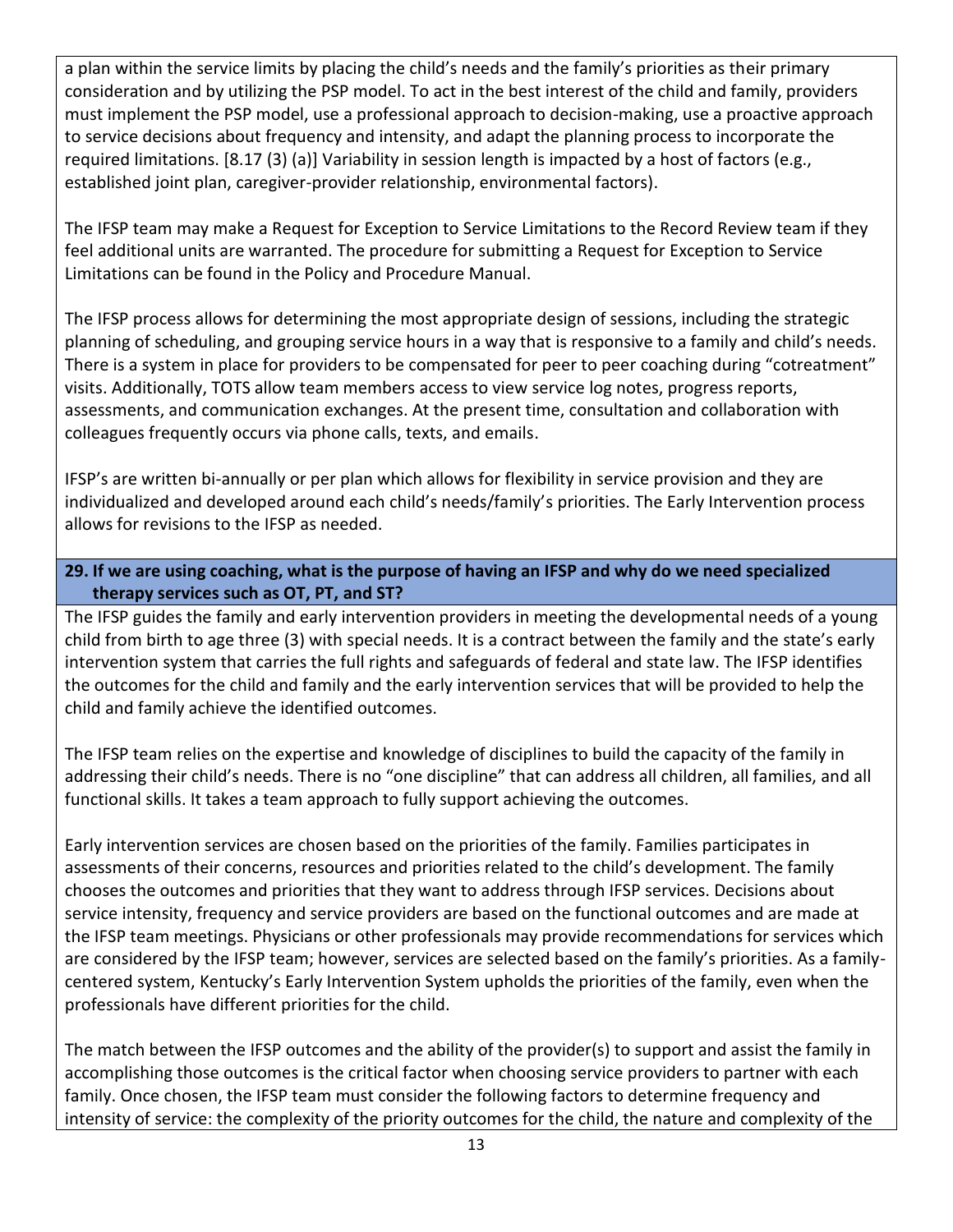child's needs, the confidence of the family in the knowledge and skills required to address their child's needs, the complexity of the family's needs, the extent of their social support network, and the nature of the intervention strategies.

One (1) provider is selected as the PSP/Primary Coach to meet with the family most often for coaching visits. However, Kentucky has not strictly adhered to a PSP model of intervention. KEIS has allowed consultant support for providers in a vendor-based model to allow our providers more flexibility than states that strictly limit early intervention services to one provider. So, the Primary Coach uses assistance from the other team members to address IFSP outcomes and participate in co-treatment visits as needed. The purpose of the co-treatment visits is to expand the observation, practice, and feedback during coaching with caregivers as the child progresses. At times, the co-treatment visits may be needed for problem-solving issues that are impeding the child's successful learning. There is no set number of co-treatment visits allotted for each IFSP- the number is determined by the child and family's needs and the progress towards achievement of IFSP outcomes. (Kentucky's Early Intervention System Policy and Procedure Manual- Section 8.1)

#### **30. How is coaching documented on the service log?**

The key components of coaching can easily be used to document the visit in the Service Log. The Joint Plan at the beginning of the session can be used to document the Caregiver Report. The Reflection, Observation, Action/Practice and Feedback components document the Description of Intervention and Response to Intervention portions of the service log. The Joint Plan at the end of the visit is documented in the Plan for Next Visit. These components with examples are discussed in more detail in the CEITMP.

#### **BILLING**

#### **31. Is coaching a billable service?**

Third party payers reimburse for medically necessary services that require expertise to remediate deficits and promote skill acquisition, which is the ultimate result of early intervention. The manner in which the practitioner delivers the service should not be dictated by the payer. Part C of IDEA does, however, state that supports and services should be provided in the child's natural environment and be designed to promote the competence and confidence of care providers to enhance the child's growth and development through participation in everyday activities. Coaching is the evidence-based strategy the practitioner uses to interact with parents and care providers to maximize child progress both when the practitioner is and is not present. Mediating parents' knowledge and skills is an added benefit of the use of coaching practices. The practitioner is not, however, billing the third party payer for how he/she interacts with the parent or care provider (i.e., coaching), but rather for the time and expertise necessary to achieve the developmental progress of the child." Common Misperceptions about Coaching in Early Intervention (Rush and Shelden, 2008)

Billing in Kentucky's Early Intervention System has not changed since the inception of the Primary Service Provider model in 2004. We are currently building skills of KEIS providers so that the services are more effective and consistent with the evidence. According to the American Academy of Pediatrics, "Rather than a "medical model" wherein a specific treatment is applied directly to the child for a specific malady, the paradigm is shifted to a contextual and consultation-based delivery of supports and services to the family and the infant. Similar to the concept of the medical home being a process, rather than an address, the concept of natural environment describes process rather than a physical address. These concepts have been